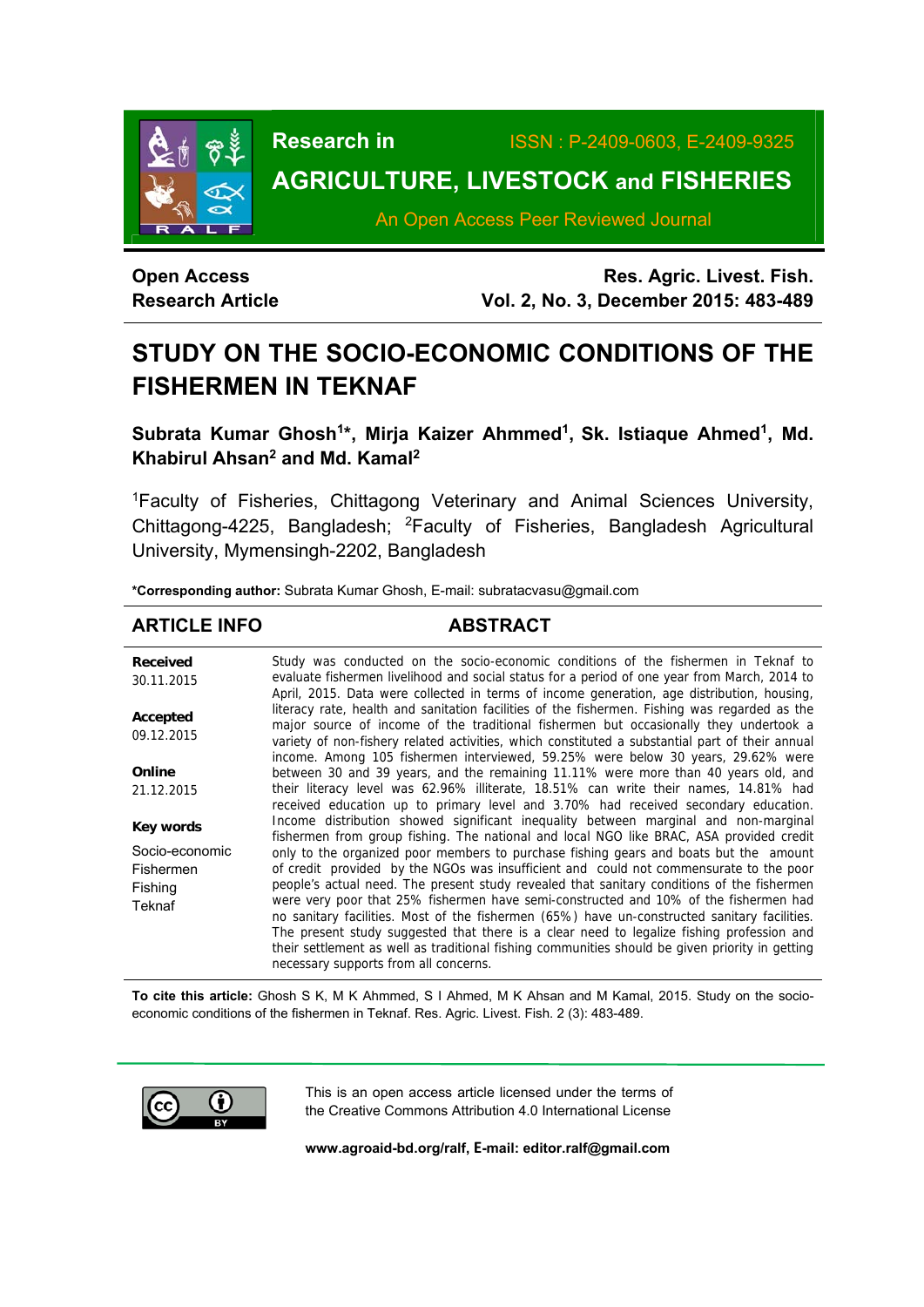### **INTRODUCTION**

 Fish and fishing business is an important sector of many nations of the world from the standpoint of income generation and employment generation. Fishing plays an important role in supporting livelihood worldwide and also forms an important source of diet for over one billion people. Fisheries sector plays an important role in the economy of Bangladesh by contributing to the national income, employment and foreign exchange. According to Rao *et al.* (1988), fish is a valuable source of protein and occupies a significant position in the socioeconomical fabric of South-Asian countries.

 In Bangladesh, a lot of people are engaged in fishing activities in the Teknaf region as a source of their livelihood. Teknaf coast has grown considerably over the period and playing a very important role in the local economy, employment generation, foreign exchange earnings, food security and livelihood of the local community. So, it is essential to identify and evaluate marine fishery resources with mode of utilization, which will bring sustainable developments and improve the livelihood condition of concern stakeholders in Teknaf. Taking all the aspects into account the current research activity was undertaken to study the socio-economic conditions of the fishermen in Teknaf.

### **MATERIALS AND METHODS**

#### **Study Area**

 The study was conducted in Teknaf region because an appreciable number of people are engaged in fishing activities in this area.

### **Data Collection**

 Primary data were collected by field survey that involved the investigation of the people in terms of income generation, age distribution, housing, literacy rate, health and sanitation facilities of the fishermen. Data were collected for a period of one year from March, 2014 to April, 2015 where a total of 105 fishermen were interviewed.

### **Data Collection Methods**

### **Questionnaire Survey**

 For questionnaire and interviews, fishermen were selected through simple random sampling. A total of 105 fishermen were interviewed during the study period. Interviews were conducted at different time of the day. The interviews focused on socio-economic conditions of the fishermen in terms of income generation, age distribution, housing, literacy rate, health and sanitation.

#### **Participatory Rural Appraisal (PRA)**

 PRA is a group of methods to collect information in a participatory basis from rural communities. The advantage of PRA over other methods is that it allows a wider participation of the community, the information collected is likely to be more accurate (Chambers, 1992; Nabasa *et al.*, 1995). This study used PRA tool: focus group discussion (FGD) with fishermen and associated groups. Among the 105 fishermen interviewed 70 were male and 35 were female (Figure 1). A total of 7 FGD sessions among different groups containing 5 females and 10 males were conducted in the study and duration of each FGD was approximately two hours.

### **Data Processing and Analysis**

 After the collection of data they were scrutinized and carefully edited to eliminate possible errors and inconsistencies contained in the schedules. After completing the pre-tabulation task, the primary data were entered, processed and analyzed through simple statistical methods using Microsoft excel.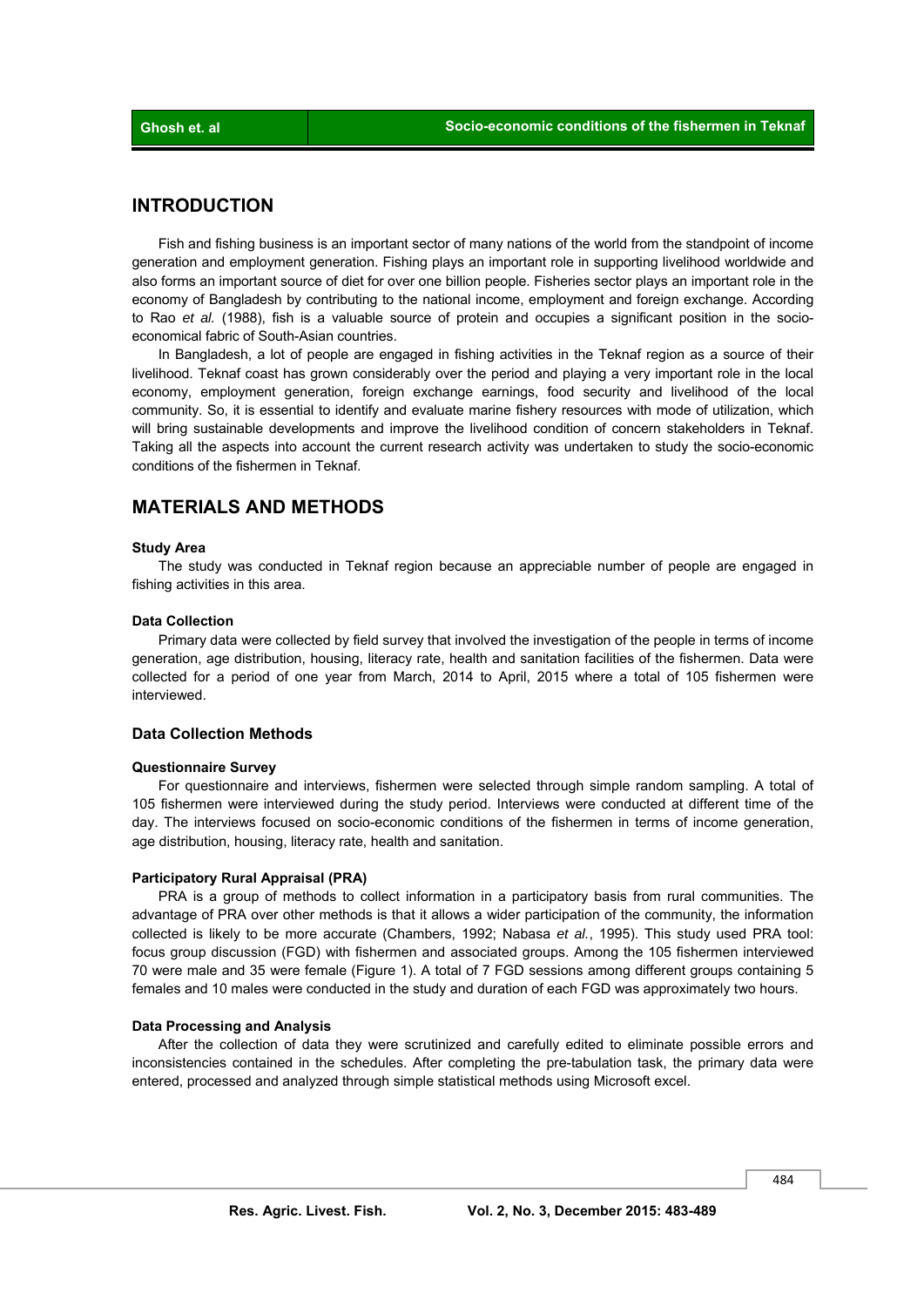

**Figure 1.** Percentage of sex ratio in the study area

### **RESULTS AND DISCUSSION**

 The study was conducted on the socio-economic conditions of the fishermen in Teknaf region. Emphasis was given on income and living standard, housing condition, age and family members, family size, literacy and education, occupational status, credit access issues, sanitary facilities of the fishermen.

### **Income and living standard:**

 Although fishing is the major and, in some cases, the only source of income of the traditional fishermen, the fisher folk occasionally undertake a variety of fishery related and non-fishery related activities, which constitute a substantial part of their annual income (Table 1). Their income augmenting opportunities, however, are very limited. Fishery related activities carried out in the study area include fish marketing and trading, gear and craft maintenance and repair etc. There are very limited options for nonfishery related activities such as wage labor in the other sectors like agriculture, construction, livestock and poultry raising, etc. It was found that, about 76.4% of total income comes from fish and fishery related activities and a fisherman earns about 40,000 taka per year. Rest 23.6% of total income comes from nonfishing activities and a farmer earns about 10,000 taka per year.

**Table 1:** Average annual income of fishermen from fishing, fishery and non- fishery related activities

| Sources of income        | Income of (TK) per year | % of total income |
|--------------------------|-------------------------|-------------------|
| Fish and fishery related | 30,000                  | 76.4%             |
| activities               |                         |                   |
| Group fishing            |                         |                   |
| Fish marketing           |                         |                   |
| Net lending              |                         |                   |
| Non-fishing activities   | 10,000                  | 23.6%             |
| (Agriculture)            |                         |                   |

 Mazumder et al. (2014) conducted a study on socio-economic condition of fishermen in Jelepara under Pahartoli of Chittagong district. They interviewed 50 fishermen and found that 20% fishermen's yearly income was found BDT 50000-70000, 48% fishermen's yearly income was between BDT. 71,000-1,00,000 and 32% fishermen's yearly income was found above BDT 1,00,000. They included the income coming from fishing activities only whereas the present study investigated the income coming from both fishing and non-fishing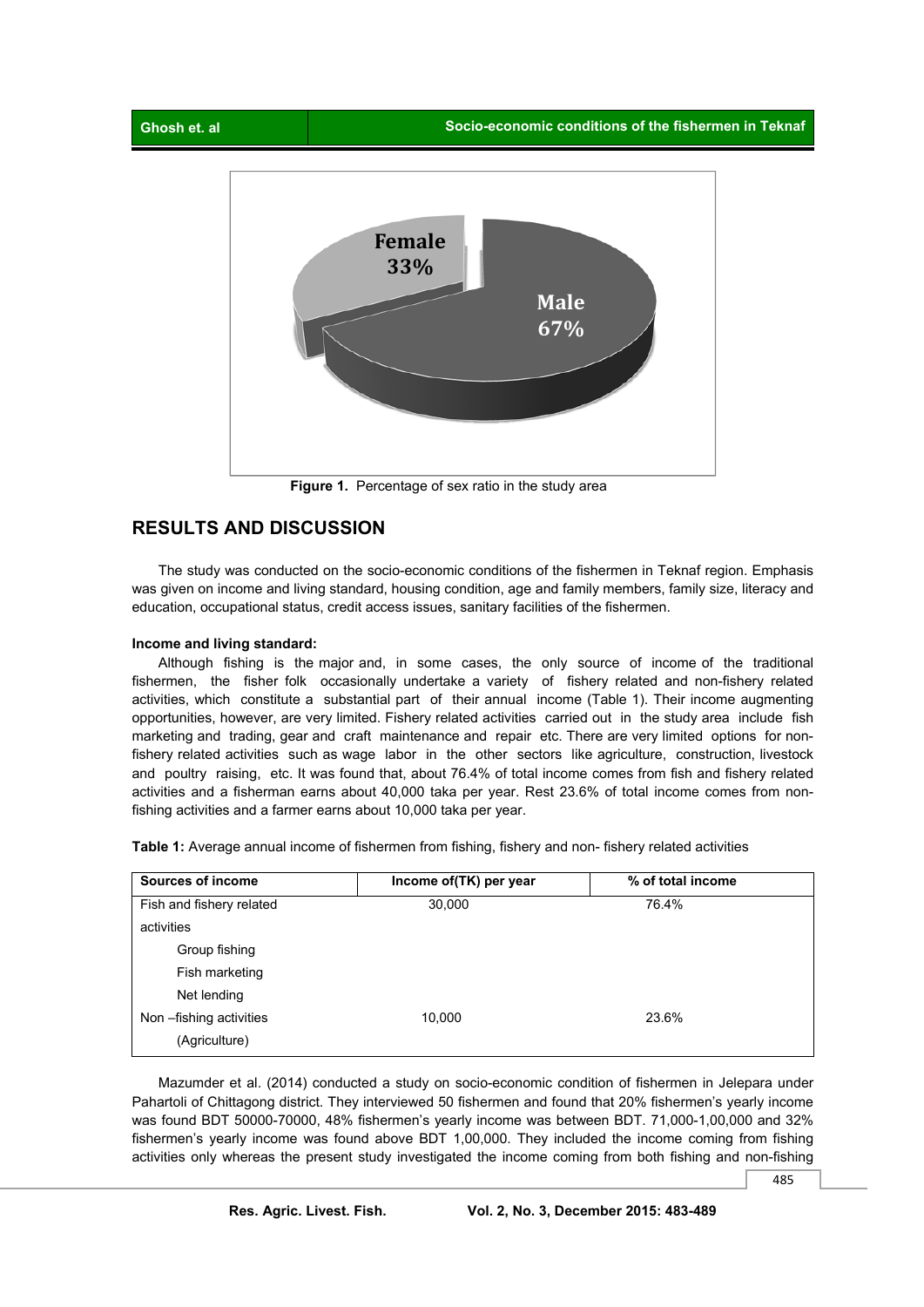| ' Ghosh et. al. |  |
|-----------------|--|
|                 |  |

activities. Chowdhury et al. (2011) conducted a study on the income and living standard of the fishermen in the Teknaf peninsula of Bangladesh. They found that about 82% of total income comes from fish and fishery related activities and rest 18% comes from non-fishing activities. It is not very unusual to obtain most of the income sources from fisheries related sector for the people inhabiting in the coastal basin. The result is almost similar to the findings of the present study.

#### **Housing condition**

 Most of the fishermen lived in very poor housing conditions. From the survey, it was found that 25% households of the fishermen were tin shed with bamboo. 60% households were tin shed with tin wall, 14% households were containing of straw components and 1% household were containing building, respectively (Figure 2). Mahmud et al. (2015) interviewed 50 fishermen and found that 14% were lived in the house made by straw and soil, 62% were lived in the house made by tin, wood and soil, 20% were lived in the house made by brick and tin and 4% were live in Building. In our study, the small size was more than double than the study conducted by Mahmud et al. (2015). Nevertheless, their findings support our results to a considerable degree. Hossain (2002) conducted a study on the housing conditions of the fishermen in Teknaf. They found that about 30% households of the fishermen were lived in tin shed with bamboo, 55% households were in tin shed with tin wall, 13% households were containing of straw components and 2% household were containing building. The results are an index of below living standards of the people involved in fishing. The documented data are still more or less in similar conditions with the data recorded 14 years ago by Hossain (2002). This indicates the living standards of the fishers of the Bay of Bengal changes nothing but decreases a bit in comparison with the previously collected data.





Figure 2. Housing condition of the fishermen



### **Age and family members**

 Age and family members of the fishermen were also interviewed. From the interviews it was found that 65 fishermen (59.25%) were below 30 years old, 34 fishermen (29.62%) were between 30 and 39 years, and the remaining fishermen (11.11%) were more than 40 years old (Table 2). The result indicated that the middle age groups are involved in fishing activities. Ahmed (1999) in coastal region reported 66% and 70% under 40 years age, respectively. The Bangladesh Bureau of Statistics (BBS, 1998) reported that fishing households in Bangladesh have higher family size than the national average. Mursheduzzaman (2007) reported that age group of 31-40 years was the highest (50.00%) and 41-60 years was the lowest (17.00%) and 21-30 years was 33% within considering 250 fishermen. The tendency of lower percentage in the higher age groups may be for the unavailability of advanced medical facilities as well as higher prone to the natural calamities. The recorded results here is more or less similar to our study.

### **Literacy and education**

 From the survey, 64 fishermen (62.96%) were found to be illiterate and cannot write their names, 20 fishermen (18.51%) were semi-literate who only can write their names, 17 fishermen (14.81%) had received education up to primary level and 4 fisherman (3.70%) had received secondary education, respectively (Table 3). Rahman, et al. (2012) reported that among 100 fishermen, 66.66% were illiterate while 16.66% had primary education and and another 16.66% can sign only in the Nijhum island under Hatiya upazilla of Noakhali district in Bangladesh. Inadequate consciousness and lack of educational infrastructure in the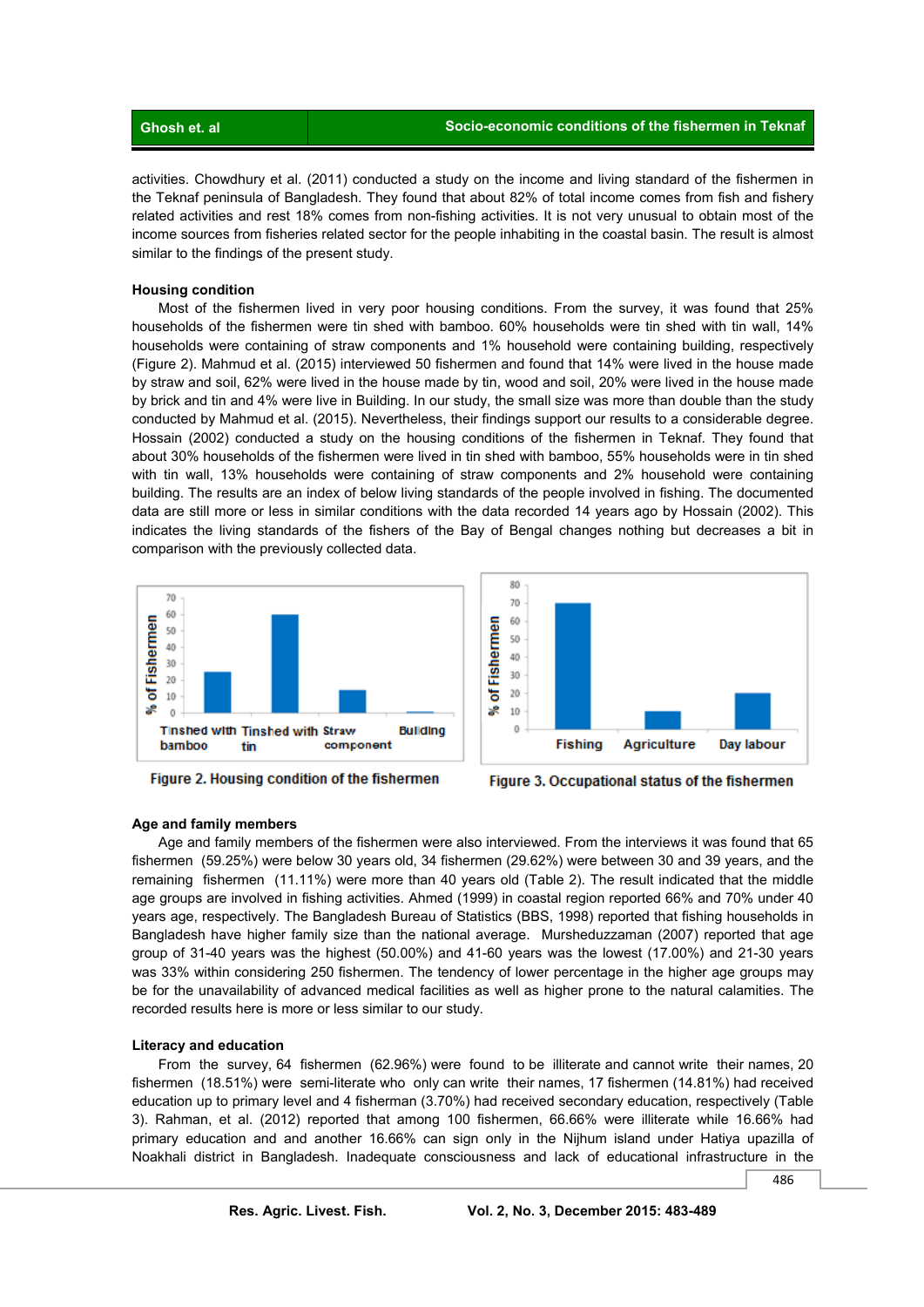concerned area are the prime reason of the lower literacy rate. BBS, 2011 classifies literate persons as those who can write a letter in any language. Mazumder et al. (2014) found that among the 50 fishermen, there was no H.S.C and S.S.C passed people. 16% had passed class five, whereas 14% fishermen were can sign only and 70% were illiterate. The result is almost similar to the previous studies.

**Table 2.** Family size of the fishermen in the study area.

| <b>Family Size</b>    | % of total fishermen |
|-----------------------|----------------------|
| Small Family(2-4)     | 10%                  |
| Medium Family $(5-7)$ | 60%                  |
| Large Family $(8-10)$ | 30%                  |

**Table 3.** Educational status of fishermen in the study area.

| <b>Educational status</b> | No. of fishermen (n=105) | % of total fishermen |
|---------------------------|--------------------------|----------------------|
| Illiterate                | 64                       | 62.96                |
| Capable to sign only      | 20                       | 18.91                |
| Primary                   | 17                       | 14.81                |
| Secondary                 | 4                        | 3.70                 |

### **Occupational status**

 The present study has also revealed that 70% of fishermen are engaged in fishing as their main occupation, 10% was in agriculture and 20% in daily laborer as in other business (Figure 3). Mahmud et al. (2015) that the main occupation of the people among 50 fishermen were fishing (86%), while 14% were secondary occupation. This result supports our findings to an acceptable level. Haque (2008) described the selected characteristics of coastal fishermen and their participation in alternative livelihood activities. Alternative livelihood activities were crop cultivation, vegetables cultivation and fruits cultivation in field/homestead and reported that 80% of fishermen were engaged in fishing as their main occupation, and rest 20% of fishermen engaged in non-fishing activities. As the study area supports a large scale of marine fisheries of the country, fishing, unsurprisingly the primary occupation for the adjacent people.

### **Sanitary Facilities**

 The present study revealed that sanitary conditions of the fishermen were very poor that 25% fishermen have semi-constructed and 10% of the fishermen had no sanitary facilities. Most of the fishermen (65%) have un-constructed sanitary facilities (Figure 4). Mahmud et al. (2015) found that among the 50 fishermen, on an average 13 (26%) household used unconstructed sanitary facilities, 26 (52%) household used semiconstructed sanitary facilities and only 3 (6%) household used constructed sanitary facilities. But 8 (16%) had no sanitary facilities that they use agricultural land, crop field, canals, bushy area and hidden place. The result indicated that there is a greater degree of similarities with our findings. Rahman et al., (2012) reported that 95% households used un-constructed sanitary facilities in the Nijhum Island under Hatiya upazilla of Noakhali district in Bangladesh. The poor income of the concerned fishers in the present study area mainly led them to build such unhygienic sanitary facilities. Besides lack in the common people motivation is another vital reason for such conditions in the study period.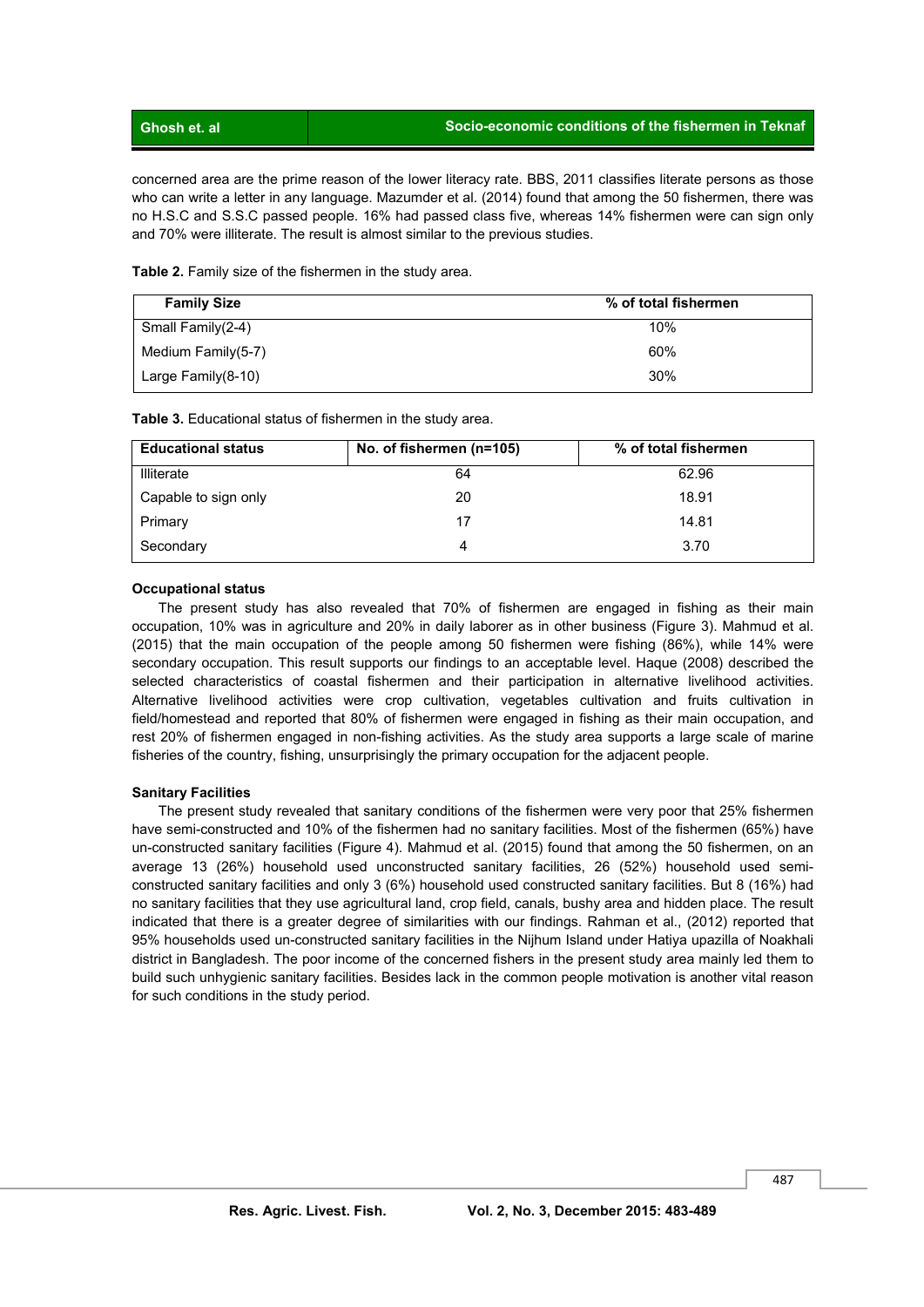



Figure 4. Sanitary facilities of the fishemen in the study area

### **Credit access issues**

 The national and local NGO like BRAC, ASA provide credit only to the organized poor members for purchase fishing gears and boats. They have taken loan at 15% interest from ASA and BRAC, 12% interest from landlord. This interest rate varies from season to season. It is often argued that the amount of credit being provided by the NGOs is insufficient and is not commensurate to the poor people's actual need. After repayment only 36% became self-sufficient who did not need financial help but 12% borrow money from their neighbors, 15% from relatives, 30% from NGOs and 7% from co-operatives for their fishing business (Figure 5).



Figure 5. Sources of credit facilities of the fishermen

### **Constraints in the fishing community**

 Socio economic constraints such as household family pressure, low income, illiteracy, low economic status and lack of alternative employment opportunities are the main problems for marine fisheries development. The offered credit facilities from different GOs, NGOs are insufficient to meet their needs. Besides, in receiving such credit facilities they need to pay high interest. These socio economic factors are affecting marine resources. Fishermen are also facing problems on child education, nutrition, cooking fuel, animal feed and house building materials. Almost all fishermen mentioned lack of capital and the increasing fishing pressure as their main problems. The fishermen of Bangladesh are socially disadvantaged and lacking in fulfilling their basic needs (DFID, 1998). According to Rahman (1994), fishermen were below the poverty line and were struggling to survive, with health, nutrition, sanitation, water supply, soil fertility, cooking fuel, animal feed and house building materials as their day-to-day problems.